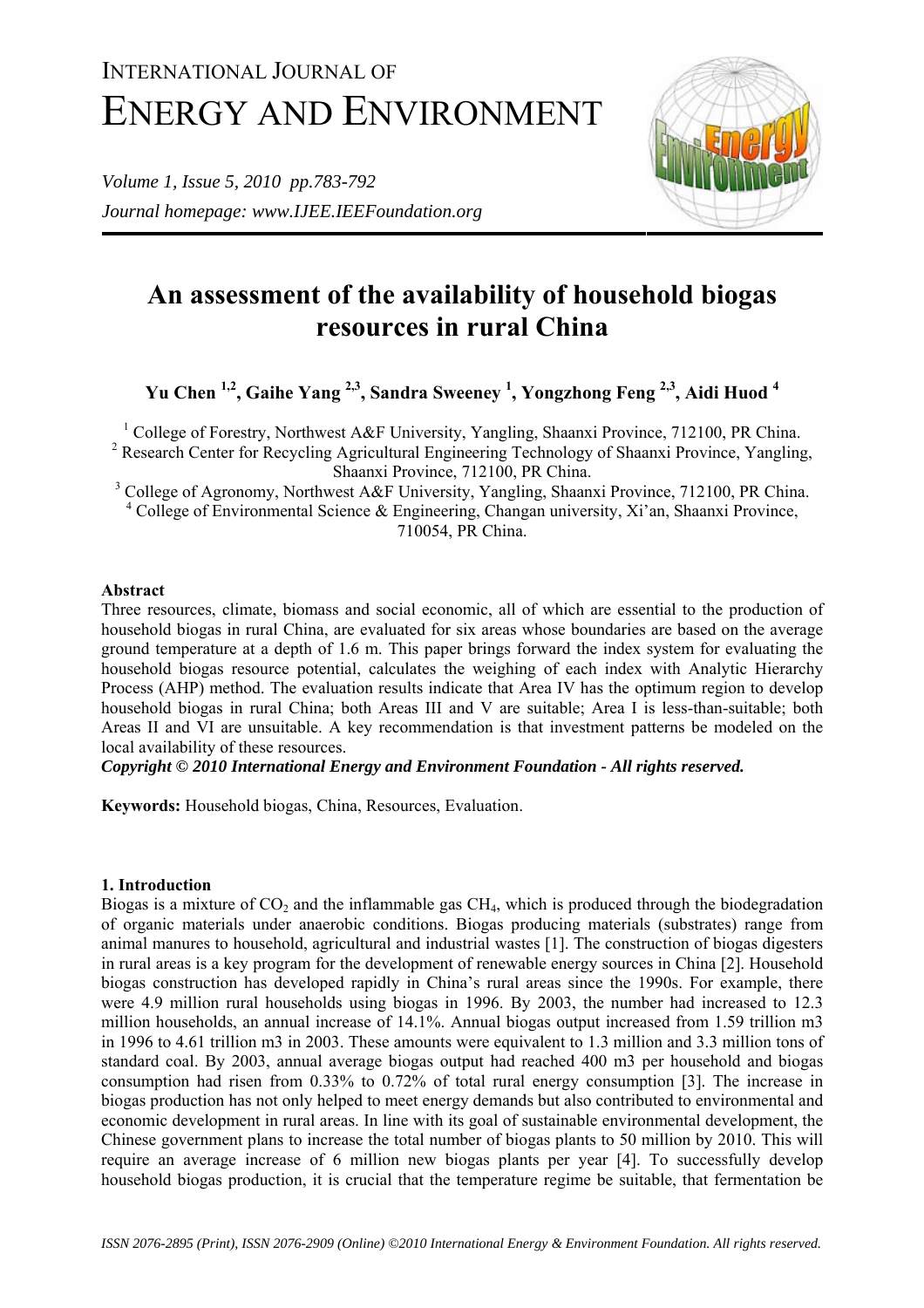fully achieved, and that both the use and management capability of the biogas users be enhanced [5]. With these factors in mind, the potential capacity for biogas production in rural China was here evaluated.

#### **2. Methods**

#### *2.1 Calculation of evaluation index weight*

We calculated the weighing of each index with Analytic Hierarchy Process (AHP) method. AHP arrays the factors into several levels in decreasing order in terms of their subordinate relationship, establishes the relationship of the factors of different levels, compares the importance of the factors at the same level and then decides the order (see [7,8] for details).

#### *2.2 Evaluation formula*

The formula used to make the actual value of the indices dimensionless:

$$
di = x_i / x_{max} \tag{1}
$$

(di represents the evaluation value of the index, xi represents the actual value, and xmax represents the maximum value)

Evaluation formula:

$$
T = \sum_{i=1}^{7} W_i di \tag{2}
$$

(T represents the evaluation result value, di represents the evaluation value of index, Wi represents the index weight)

#### *2.3 Data*

Official statistical data was used for this study.

#### **3. Results and analysis**

#### *3.1 Climatic resources*

#### *3.1.1 Ground temperature*

In rural China, the majority of biogas plants are constructed underground at a depth of 2 m. The most influential factor affecting both the quantity and duration of biogas production is ground temperature. The temperature in a 2 m deep biogas plant is approximately the same as the average ground temperature at a depth of 1.6 m [6]. The fermentation temperature of household biogas generally ranges between 8°C and 25°C. The minimum temperature for biogas production is 10°C, and biogas production is rapid when temperatures are above 20ºC [9].

The distribution of the average ground temperature at a depth of 1.6 m is shown in Table 1 [6]. Six areas are defined based on the average ground temperature at a depth of 1.6 m (Fig. 1).

Table 1 shows that optimum temperature conditions are available in Area IV, where the biogas digester can produce biogas throughout the year, and time available for the digester to produce biogas efficiently and rapidly is 8 months. Suitable temperature conditions are available in Areas III and V, where the biogas digester can also produce biogas all year, but the time available for the digester to produce biogas efficiently and effectively are 5 and 4 months, respectively. In Area I, the average ground temperature at 1.6 m depth is above 10°C for 9 months of the year, and equal to or above 20°C for 3 months. In Areas II and VI, the time available for biogas production is short. At no time is the average ground temperature at the depth of 1.6 m above 20°C. Thus, the biogas is produced slowly and inefficiently in Areas II and VI..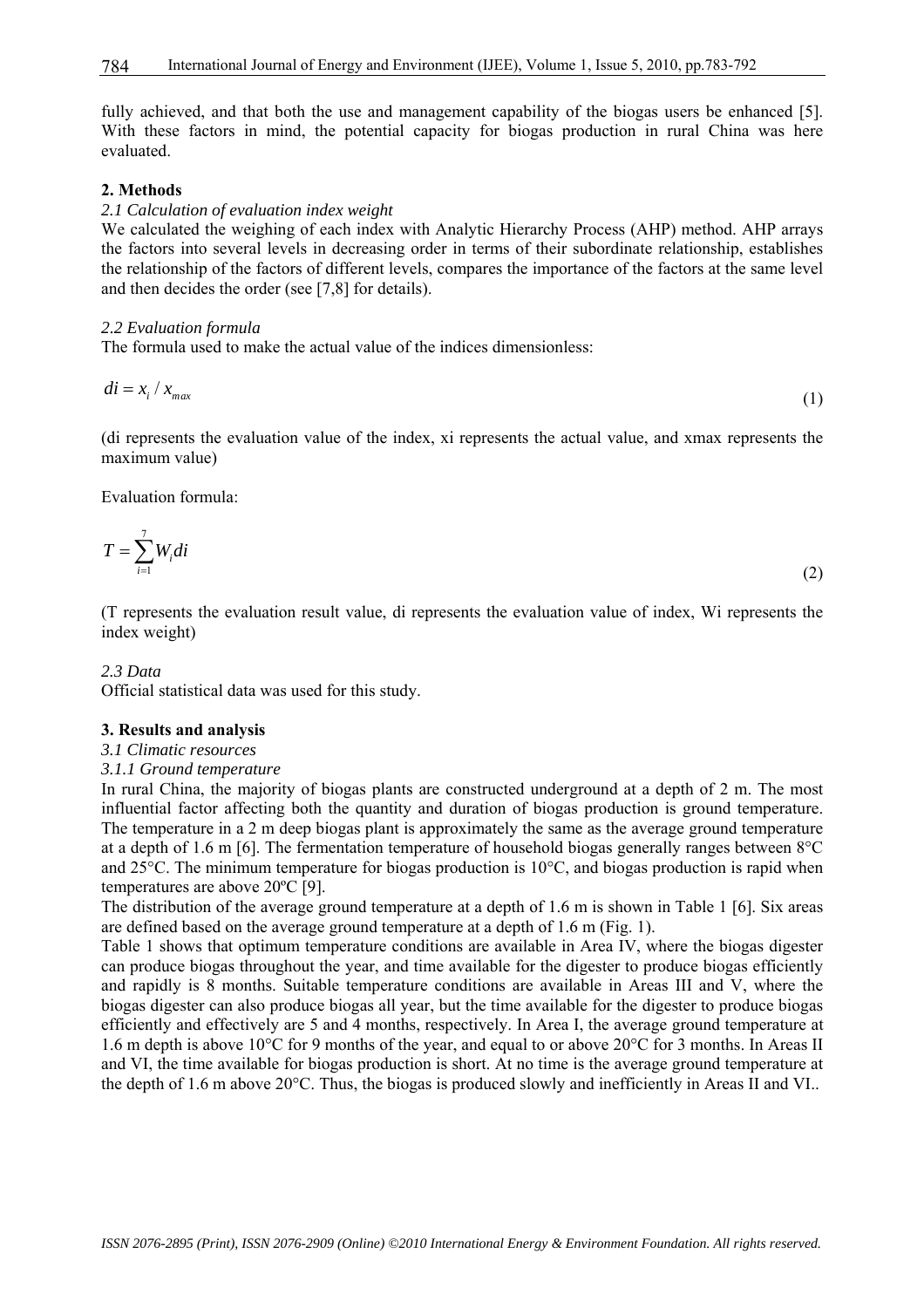| <b>Regions</b> |    |   | Months $\geq 10^{\circ}\text{C}$ Months $\geq 15^{\circ}\text{C}$ Months $\geq 20^{\circ}\text{C}$ Months $\geq 25^{\circ}\text{C}$ |  |
|----------------|----|---|-------------------------------------------------------------------------------------------------------------------------------------|--|
|                | Q  | 6 | 3                                                                                                                                   |  |
|                |    |   |                                                                                                                                     |  |
| Ш              | 12 |   |                                                                                                                                     |  |
| IV             | 12 |   | 8                                                                                                                                   |  |
|                |    |   |                                                                                                                                     |  |
| VI             |    |   |                                                                                                                                     |  |

Table 1. Distribution of average ground temperature at 1.6 m depth in China [6]



Figure 1. Six areas in China

### *3.1.2 Solar energy resources*

Chinese biogas experts combine solar-powered barns, greenhouses, and biogas fermentation to passively increase the temperature of the biogas digester, thus the geographic distribution of solar resources, including the solar radiation energy and the sunshine duration, needs to be considered [10]. Table 2 presents the distribution of solar energy in China [11]. Area VI is the most abundant in solar energy. In this area, the annual total solar radiation is above 5,750 MJ (m-2. a-1) and the annual sunshine hours range from 2,400-3,300 h. In Areas I and II, the annual total solar radiation ranges from 5,000-5,750 MJ (m-2. a-1) and the annual sunshine hours range from 2,000-2,400 hours per year. In Areas III and IV, the annual solar radiation ranges from 4,200-5,000 MJ (m-2.a-1) and the annual sunshine hours range from 1,300 to 2,000 h; in Area V, the annual solar radiation ranges from 3,350-4,200 MJ (m-2.a-1) and the annual sunshine hours range from 1,000- 1,300 h, making these areas poor in solar energy.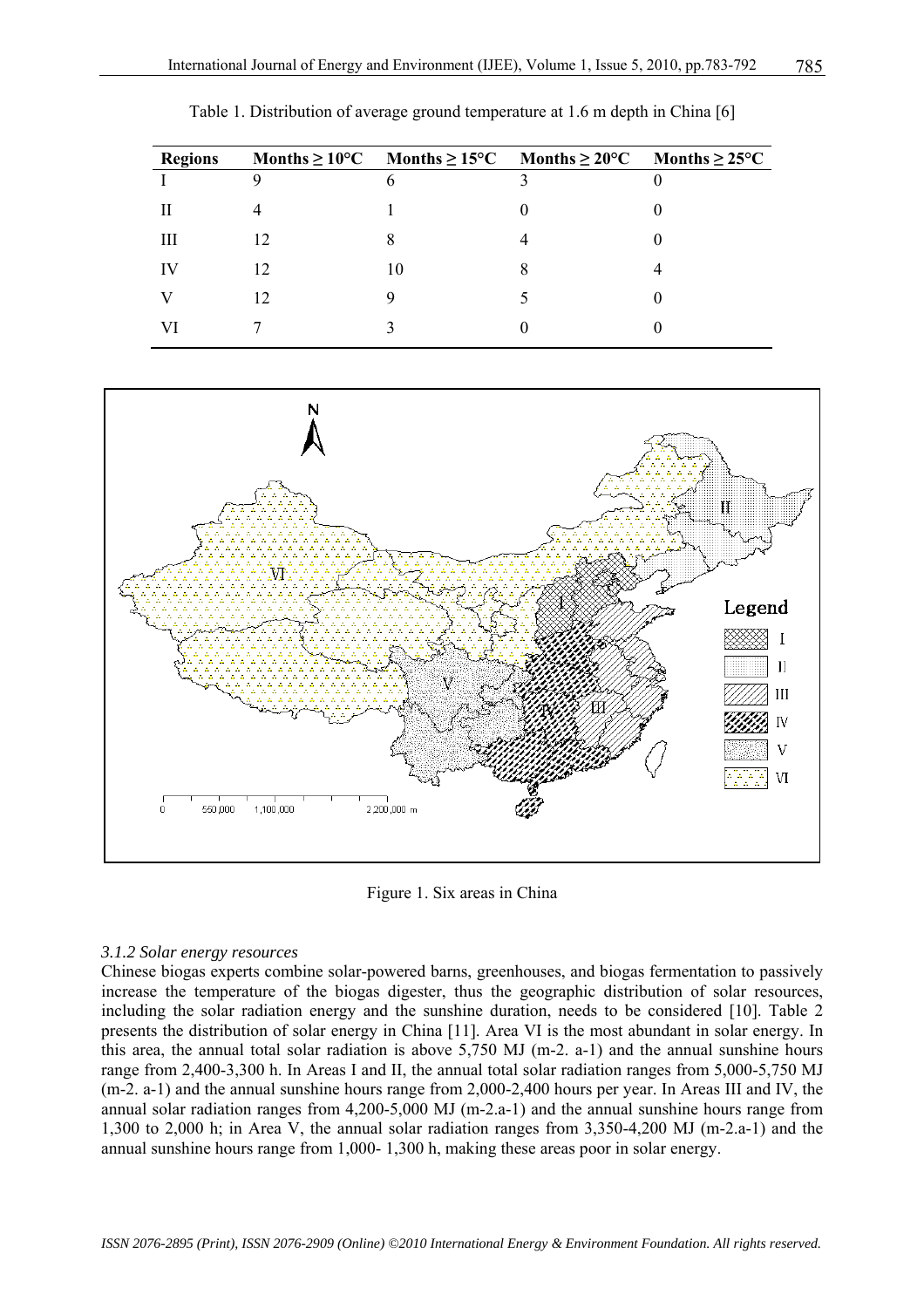| <b>Regions</b> | <b>Annual sunshine hours</b> | Annual total solar radiation MJ (m-2.a-1) |
|----------------|------------------------------|-------------------------------------------|
| I              | 2,200-2,400                  | 5,350-5,750                               |
| Н              | 2,000-2,200                  | 5,000-5,350                               |
| Ш              | 1,400-2,000                  | 4,200-5,000                               |
| IV             | 1,300-1,800                  | 4,200-5,000                               |
| V              | 1,000-1,300                  | 3,350-4,200                               |
| VI             | 2,400-3,300                  | $\geq 5,750$                              |

Table 2. Distribution of solar energy in China [11]

#### *3.2 Biomass resources*

The quantity of potentially available biomass derives from two sources: manure resources and agricultural residues. Agricultural residues have a higher C:N ratio, whereas pre-silage and fermentation of manures are necessary to regulate the C:N ratio to obtain a higher gas yield. Usually, the weight of agricultural residues is required to be below ⅓ of the raw materials for biogas generation [12], so, manures are the main resource for biogas fermentation.

#### *3.2.1 Manure resources*

Most animal manures in China are from pigs, cattle and buffalos, sheep and goats. The potential quantity of manures is estimated using the number of animals and the annual dry excrement production of one animal [13]. Manure resources in China in 2006 are included in Table 4 [14]. Data in Table 4 indicates that Area VI is the most abundant in manure resources, with the per capita dry excrement at 9.3 thousand ton. In Area III, the per capita dry excrement is 3.2 thousand ton, making this area poor in manure resources.

| Table 3. Annual dry excrement production per animal (Unit: ton/head) [13] |  |  |  |
|---------------------------------------------------------------------------|--|--|--|
|---------------------------------------------------------------------------|--|--|--|

| Livestock                       | Cattle/Buffalo | Pig  | <b>Sheep/Goat</b> |
|---------------------------------|----------------|------|-------------------|
| Annual dry excrement production |                | 0.22 | 0.18              |
| of one animal (ton/head)        |                |      |                   |

| <b>Regions</b> | <b>Cattle and Buffalo</b><br>$(106 \text{ head})$ [14] | Pig<br>$(106 \text{ head})$ [14] | Sheep and<br><b>Goats</b> (106)<br>head) $[14]$ | <b>Amount of dry</b><br>excrement<br>$(106 \text{ ton})$ | Per capita dry<br>excrement<br>$(104 \text{ ton/capita})$ |
|----------------|--------------------------------------------------------|----------------------------------|-------------------------------------------------|----------------------------------------------------------|-----------------------------------------------------------|
|                | 11.24                                                  | 101.99                           | 37.43                                           | 41.53                                                    | 0.49                                                      |
| $\mathbf{I}$   | 15.13                                                  | 87.92                            | 22.65                                           | 40.06                                                    | 0.70                                                      |
| III            | 16.99                                                  | 268.91                           | 53.75                                           | 87.52                                                    | 0.32                                                      |
| IV             | 36.76                                                  | 395.07                           | 57.16                                           | 137.64                                                   | 0.48                                                      |
| V              | 29.09                                                  | 260.48                           | 33.40                                           | 95.32                                                    | 0.59                                                      |
| VI             | 30.24                                                  | 60.55                            | 164.57                                          | 76.21                                                    | 0.93                                                      |
| Total          | 139.45                                                 | 1174.92                          | 368.96                                          | 478.28                                                   | 3.51                                                      |

Table 4. Manure resources in China in 2006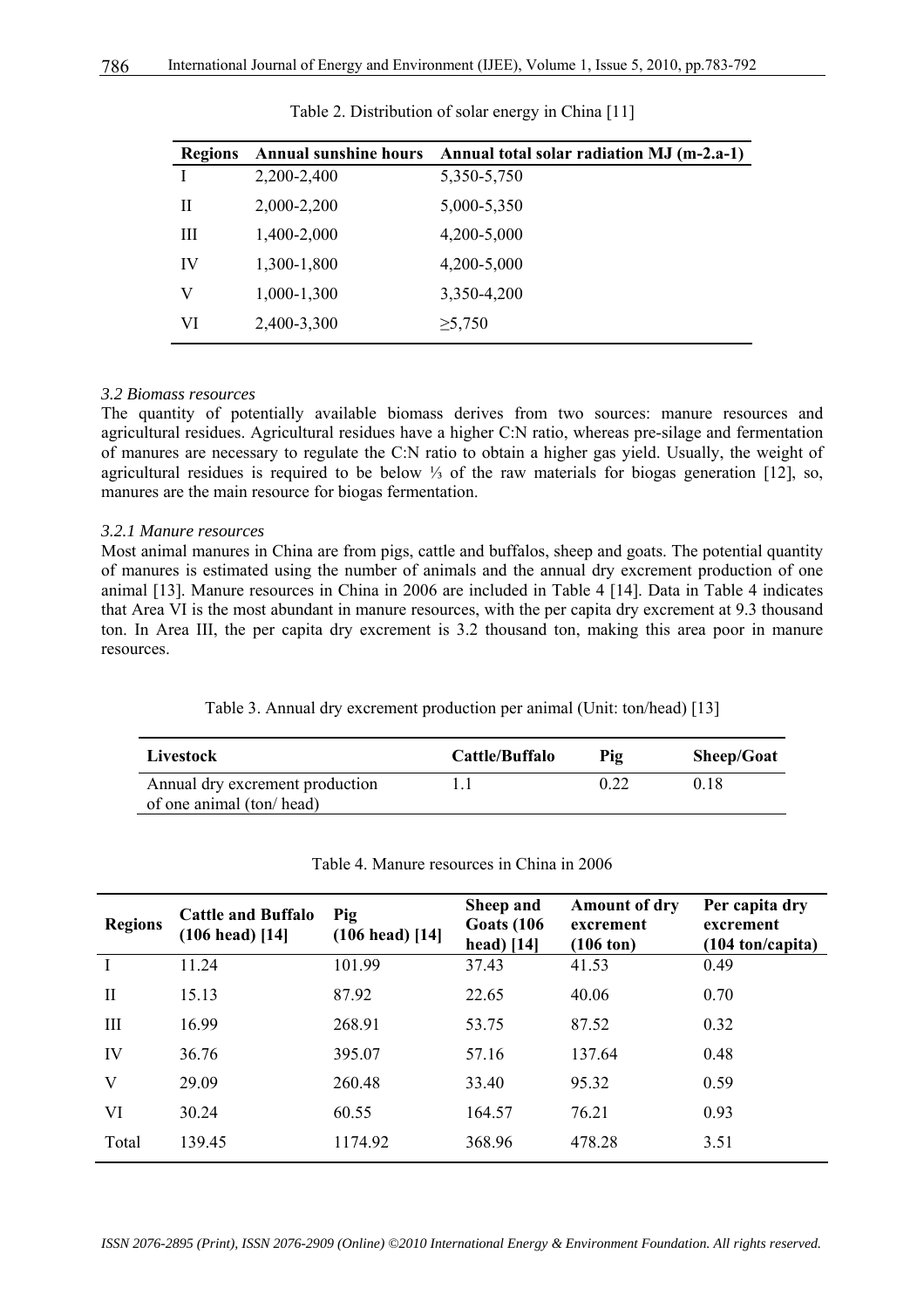# *3.2.2 Agricultural residues*

The quantity of agricultural residues depends on the output of farm crops. After harvest, a portion of the agricultural residue can be collected for biogas production. Rice, wheat, corn, cotton, beans, potatoes and oil-bearing crops currently dominate croplands, therefore, in this paper agricultural residues are limited to rice straw, wheat straw, corn cobs, corn stalk, cotton stalk, bean straw, potato stalks and the stalks of oil-bearing crops. The quantity of agricultural residues is estimated using the output of crops and their residue factors [15]. Agricultural residues in rural China in 2006 are included in Table 6 [14]. Area II is the most abundant in agricultural residues, with the per capita agricultural residue at 22.3 thousand ton. In Area V, the per capita agricultural residue is 5.4 thousand ton, making this area poor in agricultural residues.

| Crop           | Rice | Wheat | Corn | Cotton | <b>Potatoes</b> | <b>Beans</b> | <b>Oil-bearing crop</b> |
|----------------|------|-------|------|--------|-----------------|--------------|-------------------------|
| Residue factor |      |       |      |        |                 |              |                         |

Table 5. Crop residue factor [16]

| Regions      | Rice $[14]$<br>$(10^6 \text{ton})$ | Wheat [14]<br>$(10^6 \text{ton})$ | Corn $[14]$<br>$(106$ ton) | Cotton $[14]$<br>$(10^6 \text{ton})$ | Beans [14]<br>$(10^6 \text{ton})$ | Tubers $[14]$<br>$(106$ ton) | Oil-bearing crop<br>$[14] (106 \text{ton})$ | Agricultural<br>residue $106$<br>ton | Per capita<br>agricultural<br>residue $(104$<br>ton/capita) |
|--------------|------------------------------------|-----------------------------------|----------------------------|--------------------------------------|-----------------------------------|------------------------------|---------------------------------------------|--------------------------------------|-------------------------------------------------------------|
|              | 0.67                               | 14.84                             | 20.77                      | 0.86                                 | 0.99                              | 1.77                         | 1.73                                        | 66.32                                | 0.78                                                        |
| $\mathbf{I}$ | 21.26                              | 1.025                             | 43.46                      | 0.01                                 | 8.38                              | 1.69                         | 1.59                                        | 126.68                               | 2.23                                                        |
| III          | 62.79                              | 37.14                             | 23.06                      | 1.93                                 | 3.88                              | 6.53                         | 9.96                                        | 184.11                               | 0.67                                                        |
| IV           | 66.83                              | 30.83                             | 20.57                      | 1.53                                 | 2.66                              | 7.99                         | 10.60                                       | 176.55                               | 0.62                                                        |
| V            | 28.16                              | 6.99                              | 15.08                      | 0.02                                 | 2.40                              | 10.79                        | 3.86                                        | 87.49                                | 0.54                                                        |
| VI           | 2.88                               | 13.64                             | 22.54                      | 2.41                                 | 2.74                              | 5.28                         | 2.85                                        | 83.92                                | 1.03                                                        |
| Total        | 182.59                             | 104.47                            | 145.48                     | 6.76                                 | 21.05                             | 34.05                        | 30.59                                       | 725.07                               |                                                             |

# Table 6. Agricultural residues in rural China in 2006

# *3.3 Social economic resources*

# *3.3.1 Farmers' annual mean income*

The initial investment cost influences the decision of a family to adopt biogas technology to meet its domestic fuel requirements [1]. The average cost for constructing a  $6.0 \sim 12$  m3 family-sized biogas digester is  $1,000 \sim 2,000$  Yuan in rural China [17]. Therefore biogas plants can be acquired only by relatively rich farmers. Farmers' annual mean income in China in 2006 is shown in Table 7 [18].

| <b>Regions</b>              |      |      |      |      |      |      |
|-----------------------------|------|------|------|------|------|------|
| Farmers' annual mean income | 4825 | 3392 | 4905 | 3213 | 2382 | 2320 |

# *3.3.2 Educational levels*

A close relationship exists between the development of household biogas and the educational level of farmers . Skills are needed for farmers for repair and maintenance of biogas plants. Inadequate skills from farmers have resulted in poor construction and ineffective performance of some biogas plants [19]. The educational level of rural labors in China in 2006 is shown in Table 8 [18]. The data shows that rural labors in Area I have a relatively higher level in education, with 81.47% receiving middle school and higher education. In contrast, in Area VI, where many minority peoples live, a lower quality of education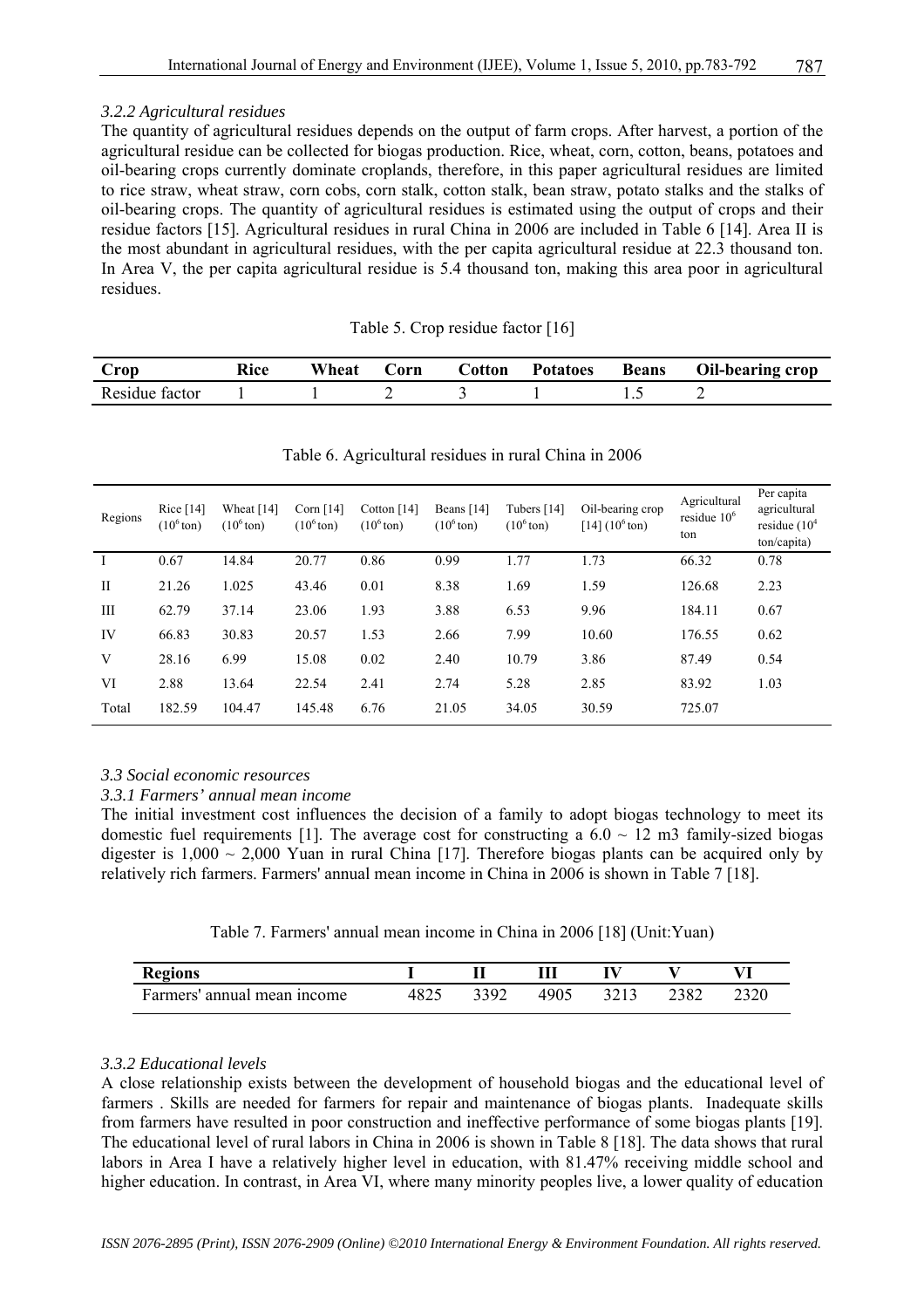predominates. Rural labors who have received middle school and higher education only account for 39.66%.

| <b>Regions</b> | <b>Illiterate</b> % | Primary % | Middle school or higher % |
|----------------|---------------------|-----------|---------------------------|
|                | 2.21                | 16.35     | 81.47                     |
| Н              | 2.36                | 26.73     | 70.91                     |
| Ш              | 6.52                | 25.21     | 68.28                     |
| IV             | 4.77                | 24.84     | 70.40                     |
| V              | 10.43               | 37.53     | 53.54                     |
| VI             | 24.22               | 35.82     | 39.66                     |

Table 8. The educational level of rural labourers in China in 2006 [18]

#### *3.4 Evaluating*

The index system for evaluating household biogas resource potential is shown in Fig.2., with climatic factors (C1), biomass factors (C2) and social economic factors (C3) as the system layer; number of months that average ground temperature at 1.6 m below ground is above 10°C (D1), number of months that average ground temperature of 1.6 m is above 20°C (D2), annual sunshine hours (D3), per capita dry excrement (D4), per capita agricultural residue (D5), farmers' annual mean income (D6) and the educational level of rural labors (D7) as the index layer.

Climatic factors are the main factors in evaluating the potential for biogas production; supply of biomass addresses whether there is sufficient raw materials for biogas fermentation; farmers' annual mean income decides whether the construction cost of a biogas digester is affordable for local farmers; and the educational level of rural labors concerns an individual's ability to manage a biogas digester.



Figure 2. An index system to evaluate household biogas resource potential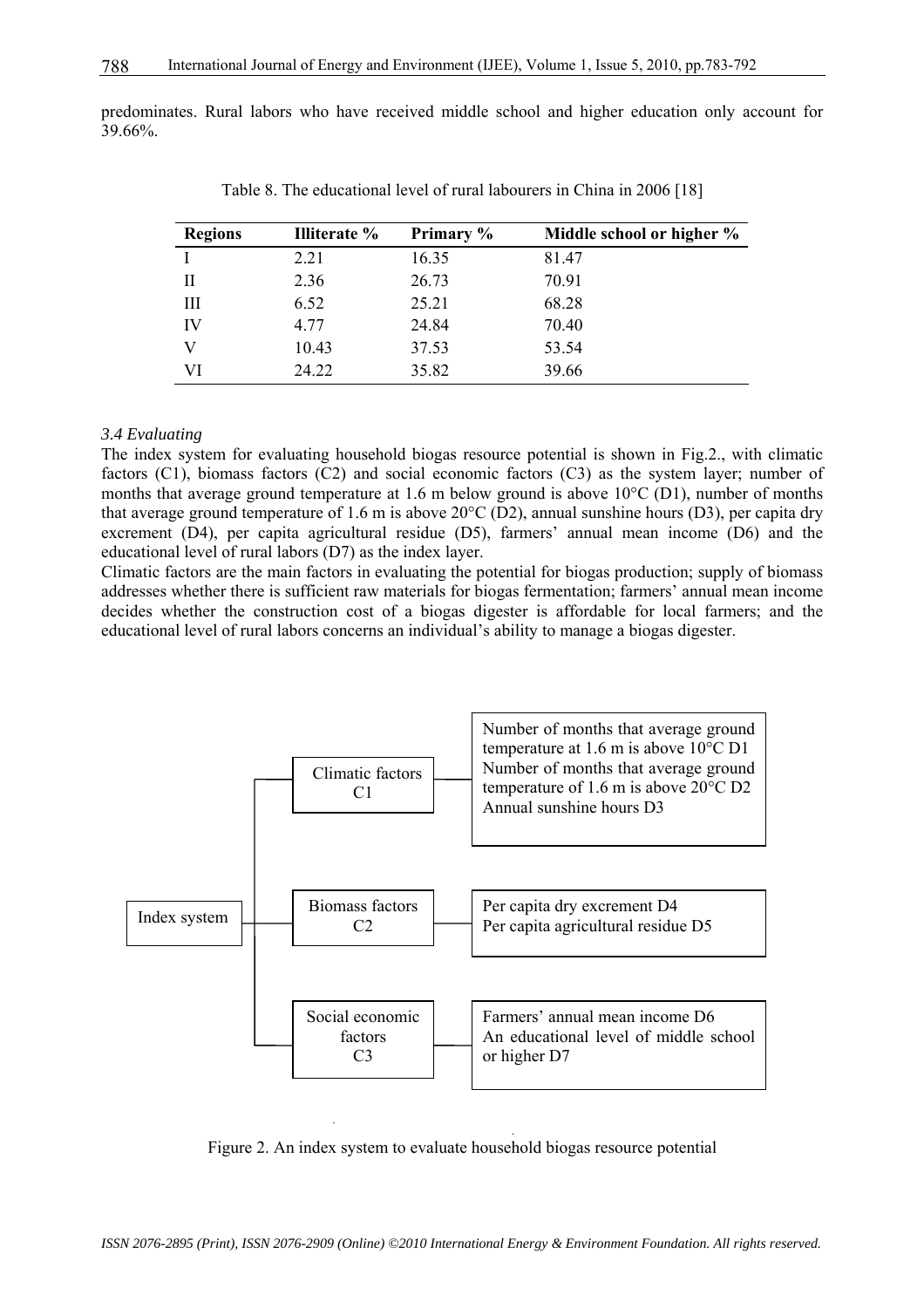The weight of the indices was calculated based on Analytic Hierarchy Process (AHP) method included in Table 9. We applied the index system, index weight and the evaluation formula proposed above to evaluate the household biogas resources of each of the six areas. The evaluation value of the indices was calculated with formula (1) and is shown in Table 10; the evaluation result value was calculated with formula (2) and is shown in Table 11. The evaluation results indicate  $TIV > TIII > TV > TI > TVI > TII$ . Area IV has the highest evaluation result value, indicating it is the optimum region to develop household biogas; Area II has the lowest evaluation result value, and hence is not suitable to develop household biogas.

|                  |                | C1     | C <sub>2</sub> | C <sub>3</sub> |                               |
|------------------|----------------|--------|----------------|----------------|-------------------------------|
| The system layer |                | 0.6479 | 0.2229         | 0.1222         | Relative weight of each index |
|                  | D1             | 0.7601 |                |                | 0.4925                        |
|                  | D2             | 0.1307 |                |                | 0.0847                        |
|                  | D <sub>3</sub> | 0.1092 |                |                | 0.0708                        |
| index layer      | D <sub>4</sub> |        | 0.7500         |                | 0.1670                        |
|                  | D <sub>5</sub> |        | 0.2500         |                | 0.0560                        |
|                  | D <sub>6</sub> |        |                | 0.7500         | 0.0917                        |
|                  | D7             |        |                | 0.2500         | 0.0306                        |

Table 9. Index weight for resources of household biogas regional evaluation

Table 10. Evaluation value of the indices

| Areas        | D <sub>1</sub> | D2               | D <sub>3</sub> | D4   | D <sub>5</sub> | D <sub>6</sub> | D7   |  |
|--------------|----------------|------------------|----------------|------|----------------|----------------|------|--|
|              | 0.75           | 0.38             | 0.95           | 0.52 | 0.35           | 0.98           |      |  |
| $\mathbf{I}$ | 0.33           | $\boldsymbol{0}$ | 0.86           | 0.76 |                | 0.69           | 0.87 |  |
| Ш            |                | 0.5              | 0.72           | 0.34 | 0.3            |                | 0.84 |  |
| IV           |                |                  | 0.61           | 0.52 | 0.28           | 0.66           | 0.86 |  |
| V            |                | 0.63             | 0.46           | 0.63 | 0.24           | 0.49           | 0.66 |  |
| VI           | 0.58           | $\theta$         |                |      | 0.46           | 0.47           | 0.49 |  |
|              |                |                  |                |      |                |                |      |  |

Table 11. Evaluation result value

| <b>Areas</b> |      |      |      |    | I 7 T |  |
|--------------|------|------|------|----|-------|--|
| $\mathbf{r}$ | v.ju | 0.78 | 0.81 | 76 | 0.61  |  |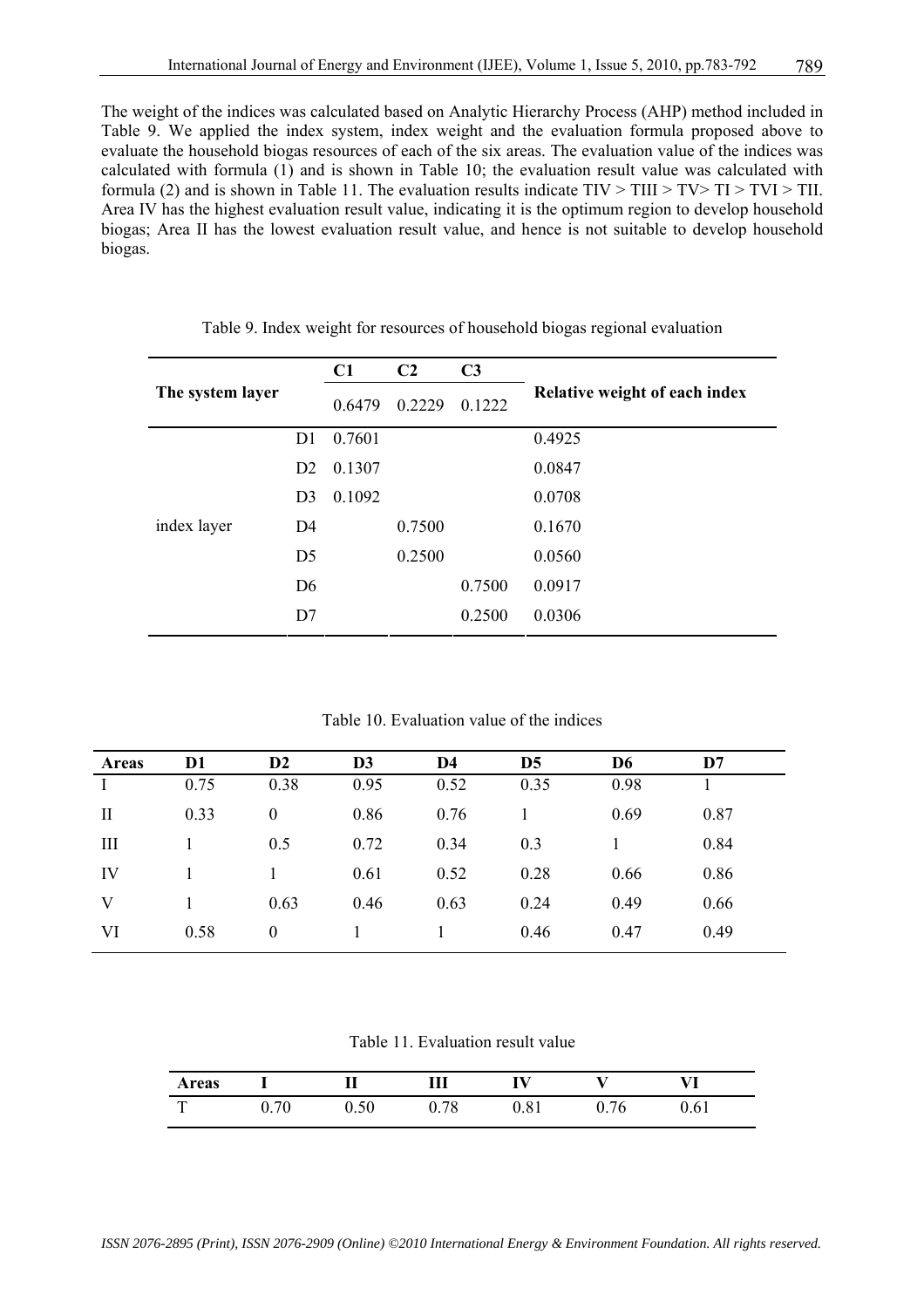#### **4. Conclusions and recommendations**

The potential for household biogas production in rural China was regionally evaluated based on climatic, biomass and social economic resources. The evaluation results indicate that Area IV has optimum conditions for developing household biogas. Both Areas III and V have suitable conditions to develop household biogas, but less suitable than Area IV in terms of ground temperature. In Area III, raw materials required for biogas production are insufficient. Area I is less suitable than Area III in terms of ground temperature. . Areas II and VI are least suitable for developing household biogas. Farmers in Areas II and VI can combine solar greenhouses and biogas fermentation to increase the temperature of the biogas digester due to the presence of abundant solar energy in these two areas. But the construction of a solar greenhouse enlarges the capital input. Therefore, it should be considered whether its construction cost is affordable for local farmers there. Additional efforts must be made in Area VI to train farmers without much educational background to obtain skills for the use and management of biogas digesters.

#### **Acknowledgements**

Financial supports were received from 11th National Science and Technology Support Project (grant number: 2007BAD89B16) and 13115 Major Research Programs in Shaanxi Province (grant number: 2009ZDKG-03).

#### **References**

- [1] J.F. Akinbami, M.O. Ilori, T.O. Oyebisi, I.O. Akinwumi, O. Adeoti. Biogas energy use in Nigeria: current statu, future prospects and policy implications. Renew Sust Energ Rev 2001; 5: 97–112.
- [2] P.D. Zhang, G.M. Jia, G. Wang. Contribution to emission reduction of CO2 and SO2 by household biogas construction in rural China. Renew Sust Energ Rev 2007;11:1903- 1912.
- [3] Ministry of Agriculture. China agricultural statistics report of 1996–2003. Beijing: China Agriculture Press; 1996–2003 [in Chinese].
- [4] Ministry of Agriculture. China rural energy yearbook. Beijing: China Agriculture Press; 1998 [in Chinese].
- [5] H.B. Wang, Z.J. Yang, Y.Q. Geng. Analysis of the influence factors of rural household biogas production in China. Renewable Energy Resources 2007;5:105–109 [in Chinese].
- [6] Hou Gl, Li JY, Zhang YG. Agricultural climate resources in China. Beijing: University of People's of China Press; 1993 [in Chinese].
- [7] H. B. Xu. The Principle of Analytic Hierarchy Process.Tianjin: Tianjin University Press;1986 [in Chinese].
- [8] L.P. Ma. The analytic hierarchy process. Beijing Statistics 2000;7:38-39 [in Chinese].
- [9] H.R. Ma. Main technical points for household methane pool gas production. Renew Energ 2003;108:29-30 [in Chinese].
- [10] D.S. Chen. Regional climate conditions for building greenhouses. Chinese Flower Gardening 2001;13:8-9 [in Chinese].
- [11] R.G. Wang, T.X. Sheng. The utilization of renewable energy and building energy savings. Beijing: China Machine Press; 2004 [in Chinese].
- [12] H. Liu, G.M. Jiang, H.Y. Zhuang, K.J. Wang. Distribution, utilization structure and potential of biomass resources in rural China: With special references to crop residues. Renew Sust Energ Rev 2008;12:1402-1418.
- [13] Z.H. Yuan, C.Z. Wu, L.L. Ma. Biomass energy utilization principles and technologies. Beijing: Chemical Industry Press; 2005 [in Chinese].
- [14] Statistical Yearbook of China. Beijing: China Statistical Publishing House; 2007 [in Chinese].
- [15] S. Gu, X. Zhang, G. Wang. Energy utilization and agricultural sustainable development. Beijing: Beijing Press; 2001 [in Chinese].
- [16] J.J. Li, D.M. Ren, X. Zhuang. Systemic evaluation method for renewable energy resources and its practical application. J Nat Resour 2001; 16:373-380 [in Chinese].